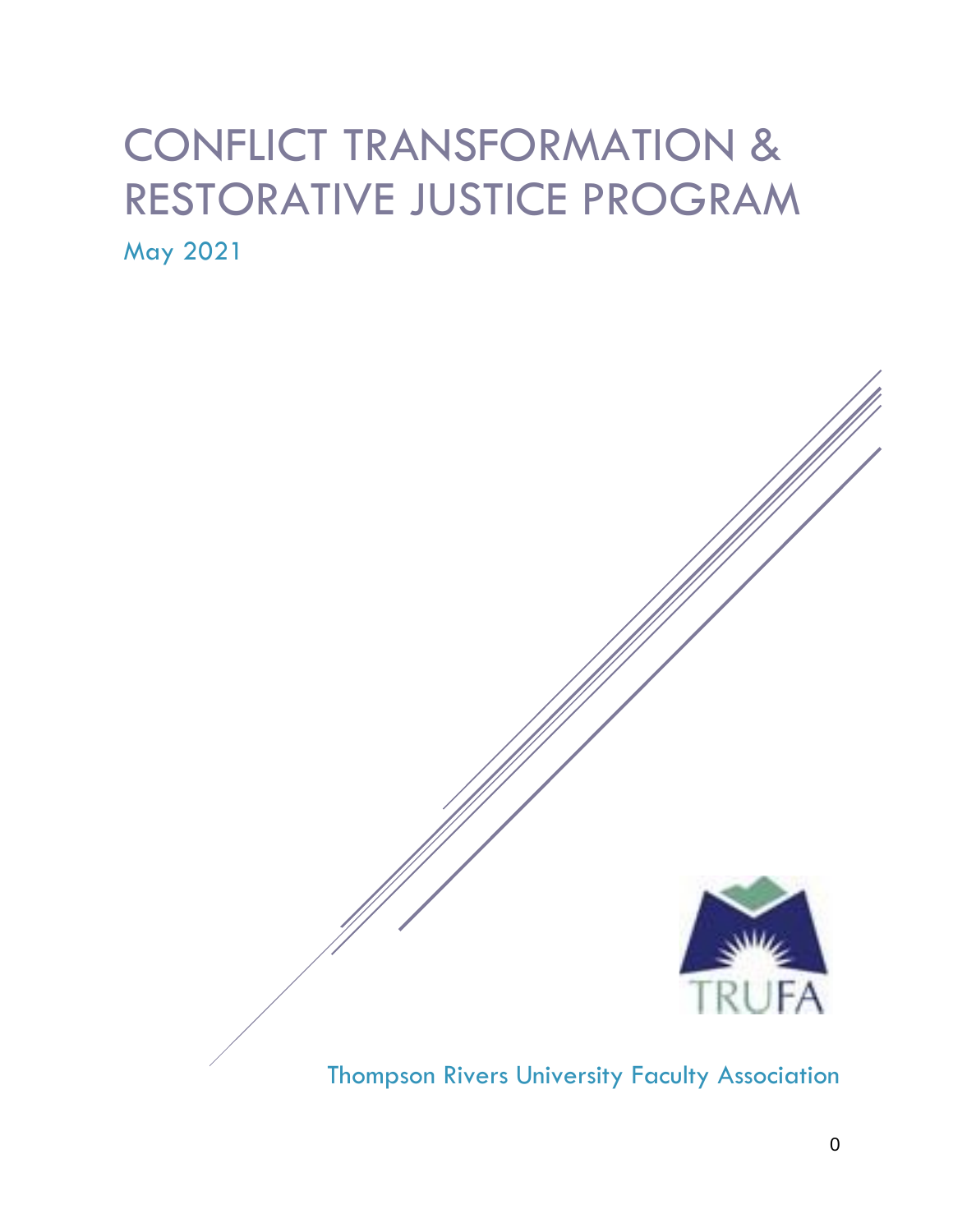*Thompson Rivers University Faculty Association (TRUFA) acknowledges the location of its members' workplaces in the traditional and unceded territories of Indigenous peoples of the Secwépemc Nation. The Tk'emlúps territory hosts the TRU Kamloops campus; the T'exelcemc hosts the TRU Williams Lake Campus; Tsq'escenemc hosts the 100 Mile House regional centre; the Ashcroft First Nation of the Nlaka'pmx Nation hosts the Ashcroft regional centre; the Simpcw territory hosts the Barriere and Clearwater regional; and the St'át'imc Nation which includes Nxwisten, Ts'kw'aylacw, Sekw'el'was, Líl'wat, Tsal'álh, T'it'q'et, Xáxl'ip, N'quatqua, Xa'xtsa, Skatin and Samahquam hosts the Lillooet regional centre. TRUFA honours the land, water and sky that has been the sustenance of the original Peoples existence and sustained them since time immemorial. We honour the Elders to the children - past, present, and future and those yet to be born - who hold the memories, traditions, language culture, and aspiration of their Peoples. This acknowledgement is not merely a symbolic bystander gesture, but rather an authentic upstander response for Indigenous Governance and Human Rights.*